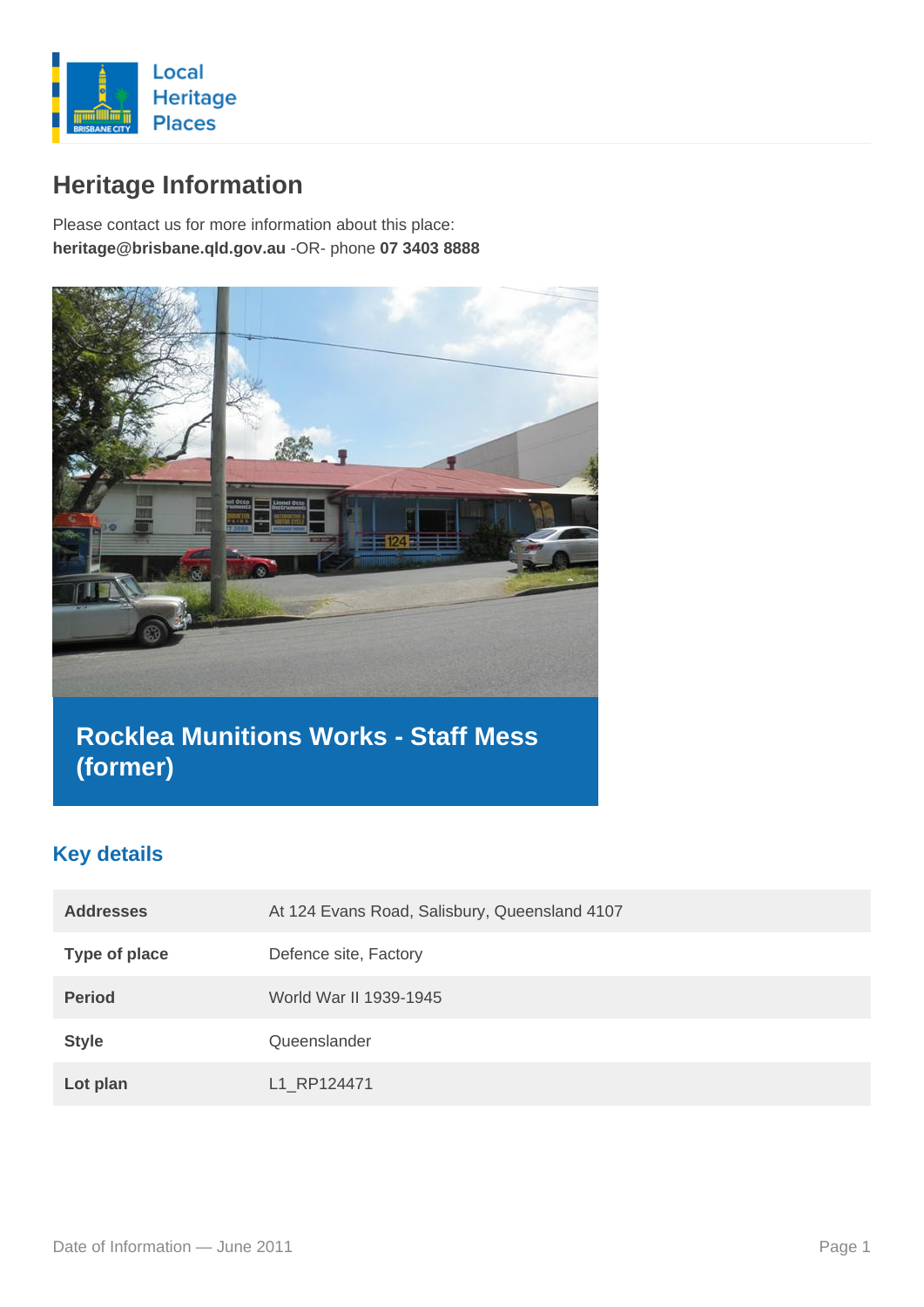| <b>Key dates</b>             | Local Heritage Place Since - 1 January 2005<br>Date of Information — June 2011                         |
|------------------------------|--------------------------------------------------------------------------------------------------------|
| <b>Construction</b>          | Roof: Corrugated iron;<br>Walls: Timber                                                                |
| <b>People/associations</b>   | Civil Construction Corp (Builder);<br>Department of the Interior Works and Services Branch (Architect) |
| <b>Criterion for listing</b> | (A) Historical; (B) Rarity; (G) Social                                                                 |

The former Rocklea Munitions Works Staff Mess was constructed between 1941 and 1942. It was an important part of the most northerly munitions works constructed in Australia during the Second World War. At its peak the factory employed around 3000 people working three shifts per day. Several messes were provided seating up to 800 persons. This smaller mess was likely for the use of administrative staff. After the war, the building was converted to serve other purposes. It presently houses an automotive instrument maker's workshop.

## **History**

#### **The Rocklea Munitions Works**

Consisting principally of two Small Arms Ammunition (SAA) plants, known together as SAA Factory No. 5, and a cartridge case factory, the Rocklea Munitions Works (RMW) was established to supply ammunition to the Eastern Supply Group. Although at the time Queensland was strategically vulnerable, construction of a munitions facility in Brisbane was undertaken to decentralise production and take advantage of an available workforce. Between March 1942 and October 1943 a total of 137,729,208 million rounds of small arms ammunition were produced at the RMW, as well as 1,221,122 brass cartridge cases for 25-pounder shells.

The RMW was constructed on land to the north and south of Evans Road, then known as Compo Road. Prior to the Second World War, although suburban development was slowly occurring on the area, the predominant land usage was still primary production. South of Compo Road James Greer and Ernest Barstow had operated slaughter yards on their respective properties backing on to Rocky Water Holes Creek. The establishment of a Queensland Meat Industry Board and the operation of an abattoir at Cannon Hill as a State utility for the City of Brisbane led to the closure in the early 1930s of private slaughter yards such as those in Compo Road. For the next decade the land was used for grazing purposes.

North of Compo Road, Kathleen Quine, Elijah and Alice Beckett and Janet Jensen operated poultry farms during the interwar years. James Greer also owned land on the north of Compo Road. In expectation of residential growth, Greer had subdivided his 16 acre Portion 205 into 67 allotments. By late 1940 none had sold.

As likelihood of war became more apparent, the Minister of Defence announced a rearmament program. This first period of expansion from December 1938 focused on southern states where both raw materials and labour were in close proximity. In June 1940 a second round of munitions factory building commenced. A new SAA factory was constructed at Hendon, South Australia, and a cartridge case factory at Finsbury, also in South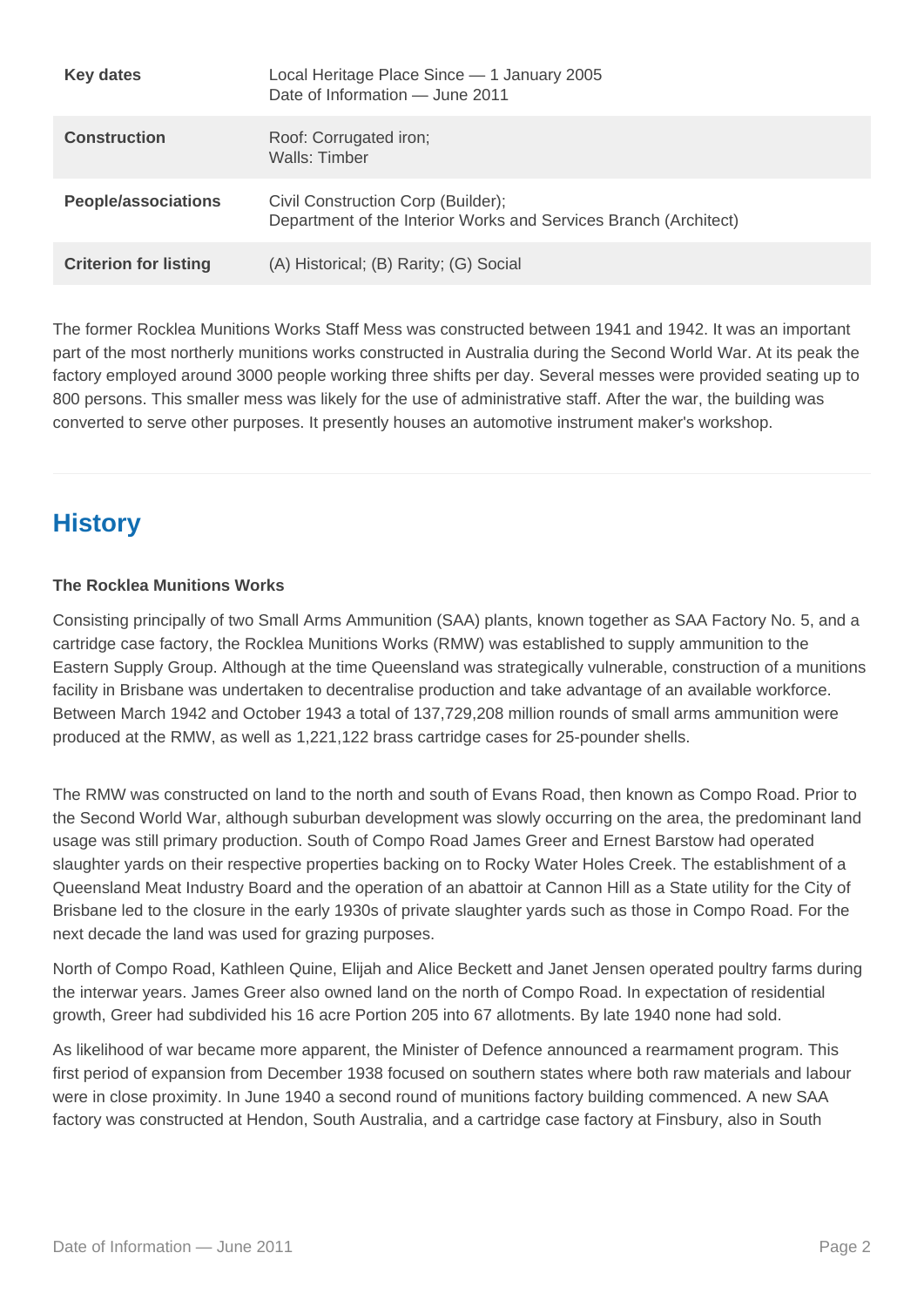#### Australia.

Early in 1941 the Commonwealth announced that an initial £1,500,000 would be spent in the construction of a Small Arms Ammunition factory at Rocklea, Queensland. The Director-General of Munitions, Essington Lewis, chose the Compo Road site on advice from Department of Munitions officers during a visit on 22 January 1941. The site was considered favourable because it was reasonably flat and above flood level, could be provided readily with road, rail, electricity, water and gas services and was accessible to populated areas.

From February 1941 the Works and Services Branch of the Department of the Interior prepared the plans needed for the RMW. As some of the Small Arms Ammunition section was to be a duplication of factories in southern states, Department of Interior officer Clive Heath made a hurried visit to Melbourne to study already established Small Arms Ammunition factories. Where possible plans were sourced from Victoria or traced off preexisting plans. The Small Arms Ammunition factory at Rocklea commenced operations in November 1941, ten months after the site was chosen. The cost of completing the buildings, works, services, air raid precautions and camouflage at the Munitions Works amounted to £989,288.

Establishment of the Rocklea Munitions Works involved:

- Extensive surveying and earthworks by the Queensland Main Road Commission.
- Extending the tram service along Compo Road, work conducted by the Brisbane City Council and the Queensland Main Road Commission.
- Upgrading of water supply and electricity services, including the establishment of two new substations by the Brisbane City Council.
- Construction of approximately 80 buildings. Private contractors and the Civil Construction Corps completed this work.

• Production of the tools, gauges, presses and other engineering machinery needed for gun cartridge making. The Queensland Railway Workshops and prominent Queensland engineering firms assisted in this area of expertise.

As preparation of the site progressed, Department of Munitions officers sought financial approval for expenditure of over £1.6 million on stores, raw materials, plant, machinery, equipment and installation work.

JD O'Shea of the Ammunition Factory at Footscray in Victoria was appointed manager of the Rocklea Works on 1 January 1941. Other staff, notably engineers, came from Victorian munitions establishments and private industry. Technical staff were recruited in Queensland. JB Affleck was Chief Accountant. Special training in Melbourne was provided for twelve appointed Queensland accountants. The factory's business administrator was RJ Bright. He was assisted by metallurgist GR Donaldson. The assistant manager was FE Allen, formerly of the Colonial Sugar Refinery. Following interviews in February 1941 fourteen toolmakers, twenty-two trade workers, twenty-eight process workers and fifty-six 'female operators' were chosen for six months training in Melbourne.

The Queensland Main Roads Commission commenced the cutting and filling ground work for the first large building on site, the SAA factory building (now 32 Commerce Street, Salisbury), on 10 March 1941. The first production lot of 200,000 rounds of cartridge SA Ball .303 inch Mk VII was submitted for Army inspection in February 1942. Other types of ammunition produced included cartridge SA Revolver .455 inch MK II, cartridge SA revolver .455 inch Mk VI and cartridge SA revolver .380 inch Mk II. Production units were as follows:

Cartridge SA Ball .303 Inch Mk VII 127,310,520 Cartridge SA Revolver .455 Inch MK II 162,600 Cartridge SA Revolver .455 Inch Mk VI 1,735,200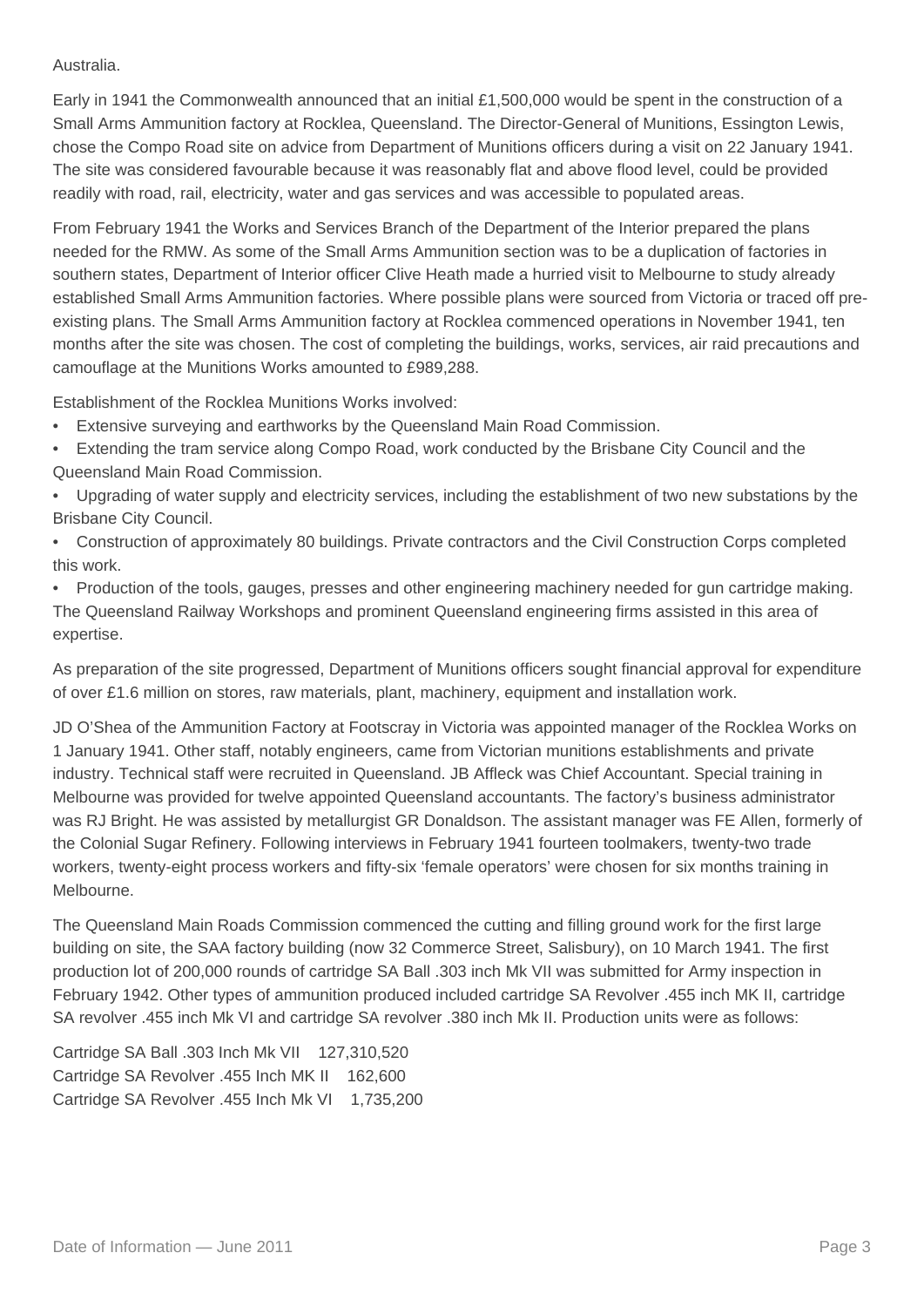Cartridge SA Revolver .380 Inch Mk II 8,520,888 Total 137,729,208

In addition the SAA factory reconditioned and repacked American ammunition, some of which had been salvaged from a wreck site. This involved 'rumbling' the ammunition in granulated cork.

The largest building within the Munitions Works was the QF Case Shop, on which foundation work commenced in May 1941. Manufacture of the 25 pounder QF Case Mk II commenced in April 1942. Under the one roof covering 6.25 acres were two cartridge case plants, each plant capable of producing 1 million cases per annum on a one-shift basis.

Although initially planned for the Ipswich Railway Workshops, the manufacture of Shell QF Smoke 25 pounder Mk III was shifted to Rocklea. Production commenced in a small way in July 1943 but was soon wound down. In August 1943 this section of the Works was removed to Rutherford, NSW.

At its peak the Rocklea Munitions Works employed approximately 3,000 people. The larger Footscray factory in Melbourne, by comparison, employed over 9,000. The peak for Rocklea was reached in May 1943 when 926 men and 1,573 women were recorded as engaged in factory work. An additional 500 men and women worked in the associated areas of Army inspection, food services, medical and welfare. Absenteeism was a problem. The reasons blamed for this included the introduction of night shifts, the regimentation of the work, industrial fatigue and lack of proper meals.

From mid-1943, with the threat of invasion removed and less projected demand for munitions, planning commenced for the conversion of the munitions works buildings to the overhaul of aircraft engines. In November 1943 Cabinet approved £385,000 for this task. Munitions equipment was to be removed from buildings by that same month.

Aircraft engine overhaul at the Rocklea works commenced early in 1944. Banks of sound-proofed engine testing stands were constructed at the eastern end of Evans Road. Unfortunately, the demand for aero engine overhaul had by then decreased. A number of the former Munitions Works buildings were then turned over to the military for use as storage facilities.

By the conclusion of the war eighty-two of the buildings within the former Rocklea Munitions Works were occupied by the Department of the Army, the Royal Navy and the Department of Aircraft Production.

Postwar, the former Rocklea facility was viewed as a significant site for future manufacturing and industry. In 1947 the Queensland Government commenced a progressive purchase of the site, commencing with the area north of Evans Road. By 1947 there were fifty-six tenants on the industrial estate occupying 500,000 square feet (46.45 square metres) of floor space with over 700 employees.

## **Statement of significance**

### **Relevant assessment criteria**

This is a place of local heritage significance and meets one or more of the local heritage criteria under the Heritage planning scheme policy of the *Brisbane City Plan 2014*. It is significant because: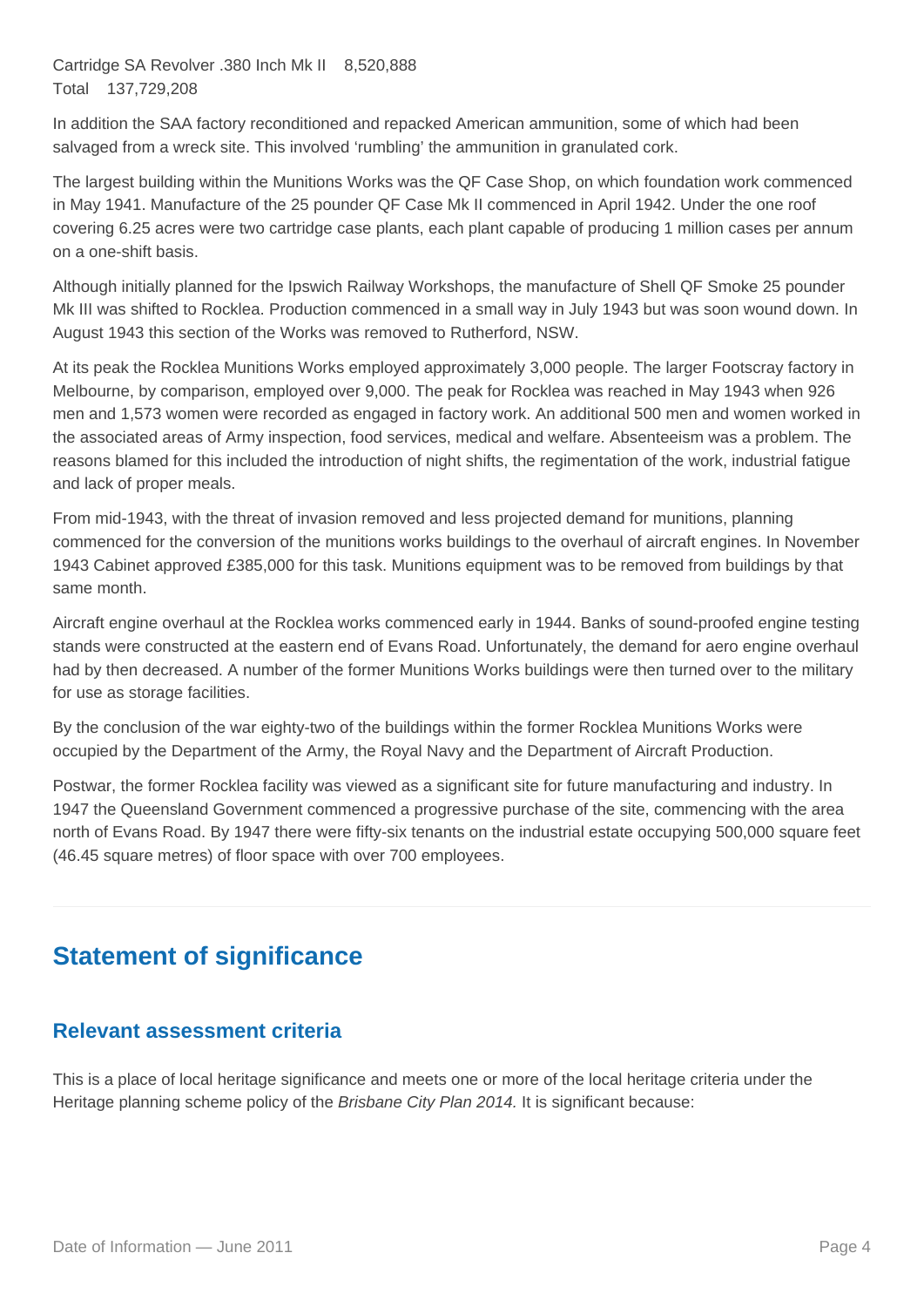### **Historical**

CRITERION A

The place is important in demonstrating the evolution or pattern of the city's or local area's history

as the Ammunition Staff Mess was built to serve specific wartime goals as part of a large munitions manufacturing establishment. It therefore illustrates the impact of the Second World War on the Rocklea/Salisbury local area.

### **Rarity** CRITERION B

The place demonstrates rare, uncommon or endangered aspects of the city's or local area's cultural heritage

as the Ammunition Staff Mess was constructed for the purpose of meeting the requirements of workers at the only munitions works established in Queensland during the Second World War.

### **Social**

CRITERION G

The place has a strong or special association with the life or work of a particular community or cultural group for social, cultural or spiritual reasons

as the Ammunition Staff Mess was an integral part of an industrial complex which at its wartime peak employed up to 3,000 workers and therefore made a lasting impact on the lives of those employees.

## **References**

- 1. A & B Journal of Queensland, February 1941, April 1941, September 1941, October 1941
- 2. Australian Heritage Database, ADI Footscray, Gordon Street, Footscray, Vic
- 3. Brisbane City Council Minutes, 1940-44, 1947-48
- 4. Brisbane City Council Water Supply and Sewerage Detail Plans
- 5. Byrnes, Matthew (ed.) Wartime recollections. Brisbane: Australia Remembers 1945-1995 Moreton Commemorative Committee, 1995
- 6. Coopers Plains Local History Group, A closer look at Salisbury and Nathan Heights, Brisbane: CPLHG,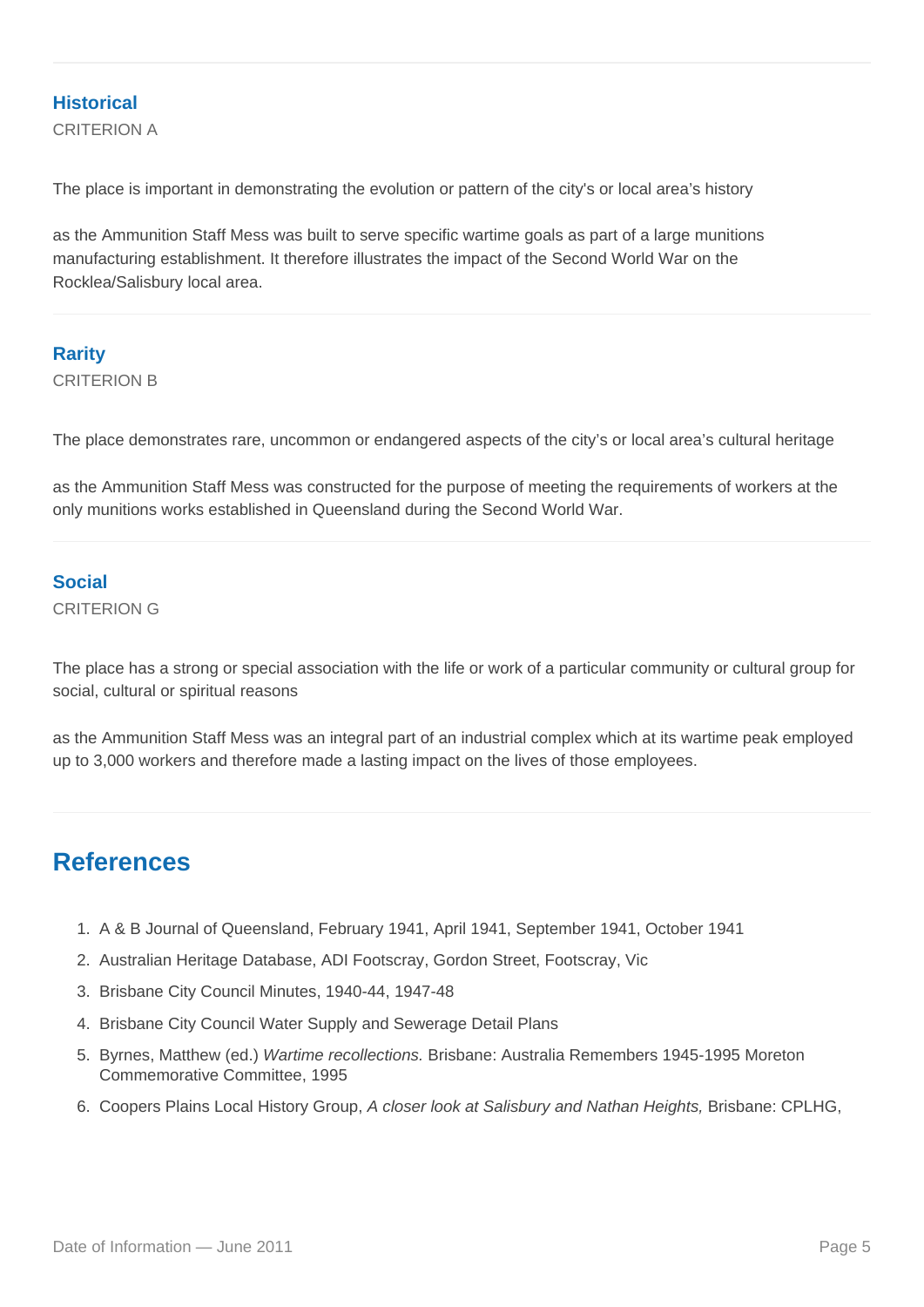2000

- 7. Courier-Mail, 15 March 1941, 31 March 1941, 21 April 1941
- 8. Department of Natural Resources, Queensland Certificates of Title and other records
- 9. Environmental Protection Agency
- 10. JOL Estate Map Collection and photographic collection
- 11. National Australian Archives (Queensland)
- 12. National Australian Archives (Queensland) J56/11; QL686 Part 1; Rocklea Munitions acquisition of site Part 1
- 13. National Australian Archives (Queensland) J56/11; QL686 Part 1B; Rocklea Munitions acquisition of site Part 1B
- 14. National Australian Archives (Queensland) J56/11; QL686 Part 2; Rocklea Munitions acquisition of site Part 2
- 15. National Australian Archives (Queensland) J56/11; QL686 Part 3; Rocklea Munitions acquisition of site Part 3
- 16. National Australian Archives (Queensland) J2682; W6186 to QS3128; Register of architectural plans and sketch plans, single number
- 17. National Australian Archives (Victoria) MP438/3/0; S/43; History of the Ammunition Factory Rocklea Queensland
- 18. Queensland Main Roads Commission, A history of the Queensland Main Roads during World War Two 1939-1945
- 19. Trotter, Robin and Colin Mercer, Historical study: Cannon Hill Saleyards. Queensland Department of Housing, Local Government and Planning, Joint Ventures Management Group, 1995
- 20. Ross, A. T. Armed and ready: The industrial development and defence of Australia 1900-1945. Sydney: Turnton & Armstrong, 1995

## **Copyright Brisbane City Council**

**Note:** This information has been prepared on the basis of evidence available at the time including an external examination of the building. The statement of significance is a summary of the most culturally important aspects